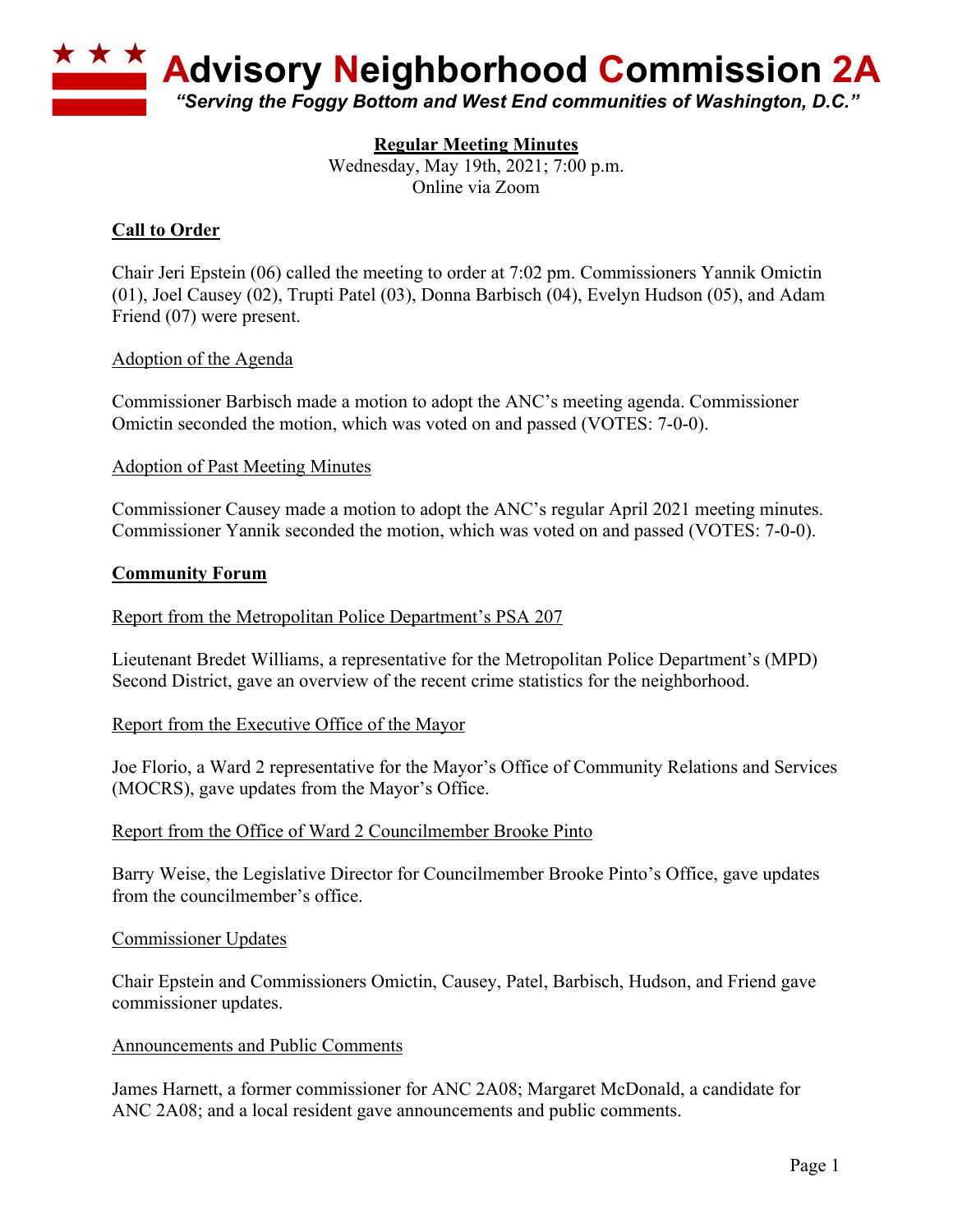# **General Agenda**

# Update from GW Regarding the University's Student Housing Plans for the 2021-2022 Academic Year

Kevin Michael Days, GW's Director of Community Relations, gave an update regarding the university's student housing plans for the 2021-2022 academic year.

Consideration of a Resolution Regarding the District Department of Transportation's 15th Street NW Bike Lanes Project

Commissioner Omictin made a motion to adopt a proposed resolution regarding the matter. Commissioner Causey seconded the motion, which was voted on and passed (VOTES: 7-0-0). The resolution reads as follows:

WHEREAS, the District Department of Transportation (DDOT) has requested comment from the public and ANC 2A on Notice of Intent (NOI) #21-87-PSD, which proposes a concept for the extension of the 15th Street NW cycle track from its current terminus at Pennsylvania Avenue NW to East Basin Drive SW, linking with a National Park Service (NPS) cycle track that proceeds to the 14th Street NW Bridge, and

WHEREAS, the perimeter of the White House, along both 17th Street and 15th Street NW, suffers from deeply inadequate safe bicycle facilities, rendering it a dangerous section of the city for tourists, workers, and other bicycle riders.

THEREFORE, BE IT RESOLVED that ANC 2A supports the proposed concept in this NOI as presented and proposes the following modification:

1. Vendors receiving permits on 15th Street NW should be given preferential access to nearby vending locations, or otherwise have the Department of Consumer and Regulatory Affairs (DCRA) find new locations for lottery spaces.

## Discussion Regarding Rodent Issues in the Vicinity of 1099 22nd Street NW

Chris Labas, the Property Manager of West End Place at 1099 22nd Street NW, gave updates regarding rodent issues in the vicinity of West End Place.

## Discussion Regarding Solutions to Homelessness with Government Agencies and Local Organizations Serving Individuals Experiencing Homelessness

Laura Zeilinger, the Director of the Department of Human Services (DHS); Karen Malovrh, a Staff Attorney for the Washington Legal Clinic for the Homeless; Kate Coventry, a Senior Policy Analyst for the DC Fiscal Policy Institute; Qaadir El-Amin, a representative for the People for Fairness Coalition; and John George, the President of the Foggy Bottom Association, engaged in a discussion with commissioners and meeting attendees regarding solutions to homelessness.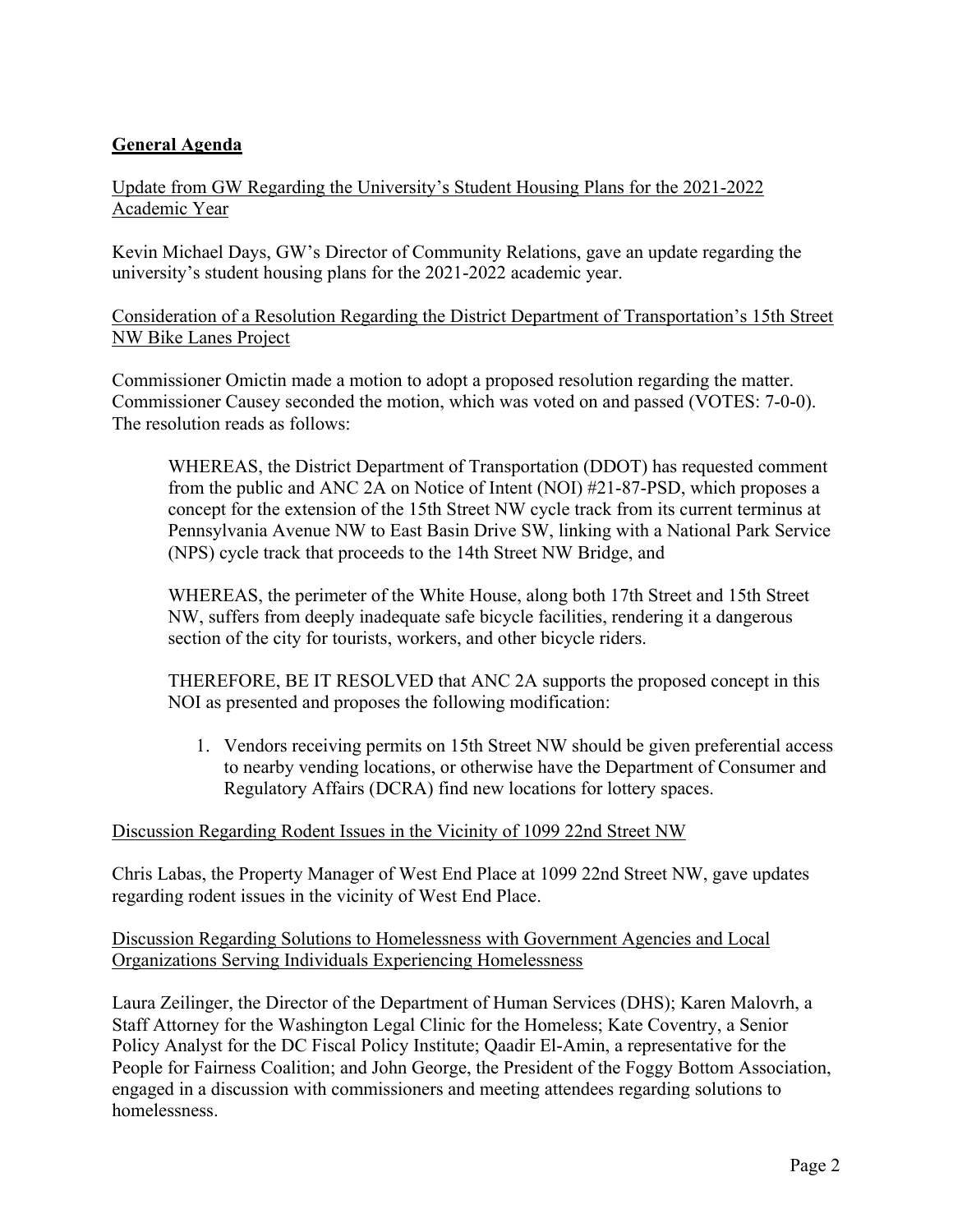# **Matters Before the Alcoholic Beverage Regulation Administration**

Georgetown Inn West End / Casta's Rum Bar – Application for a Substantial Change to the Establishment's Retailer's Class "C" Restaurant License at 1121 New Hampshire Avenue NW

Commissioner Causey made a motion to adopt a proposed resolution regarding the matter. Commissioner Barbisch seconded the motion, which was voted on and passed (VOTES: 7-0-0). The resolution reads as follows:

ANC 2A protests Georgetown Inn West End / Casta's Rum Bar's application for a substantial change to the establishment's Retailer's Class "C" Restaurant license at 1121 New Hampshire Avenue NW based on the adverse impact on the peace, order, and quiet of the neighborhood.

Riverside Liquors – Application for Renewal of the Establishment's Retailer's Class "A" Liquor Store License at 2123 E Street NW

*The commission did not take any action regarding this matter.*

McReynold's Liquors – Application for Renewal of the Establishment's Retailer's Class "A" Liquor Store License at 1776 G Street NW

*The commission did not take any action regarding this matter.*

Watergate Vintners & Spirits – Application for Renewal of the Establishment's Retailer's Class "A" Liquor Store License at 2544 Virginia Avenue NW

*The commission did not take any action regarding this matter.*

Atrium Cafe, Beer Wine & Spirits – Application for Renewal of the Establishment's Retailer's Class "A" Liquor Store License at 1255 23rd Street NW

*The commission did not take any action regarding this matter.*

# **Matters Before the Board of Zoning Adjustment**

Board of Zoning Adjustment Application for Special Exceptions from the Court Requirements, the Lot Occupancy Requirements, and the Rear Yard Requirements to Construct a Four-Story Rear Addition to an Existing Five-Story, Semi-Detached, Multi-Use Building at 2519-2525 Pennsylvania Avenue NW

Commissioner Causey made a motion to adopt a proposed resolution regarding the matter. Commissioner Epstein seconded the motion, which was voted on and passed (VOTES: 6-0-1). The resolution reads as follows: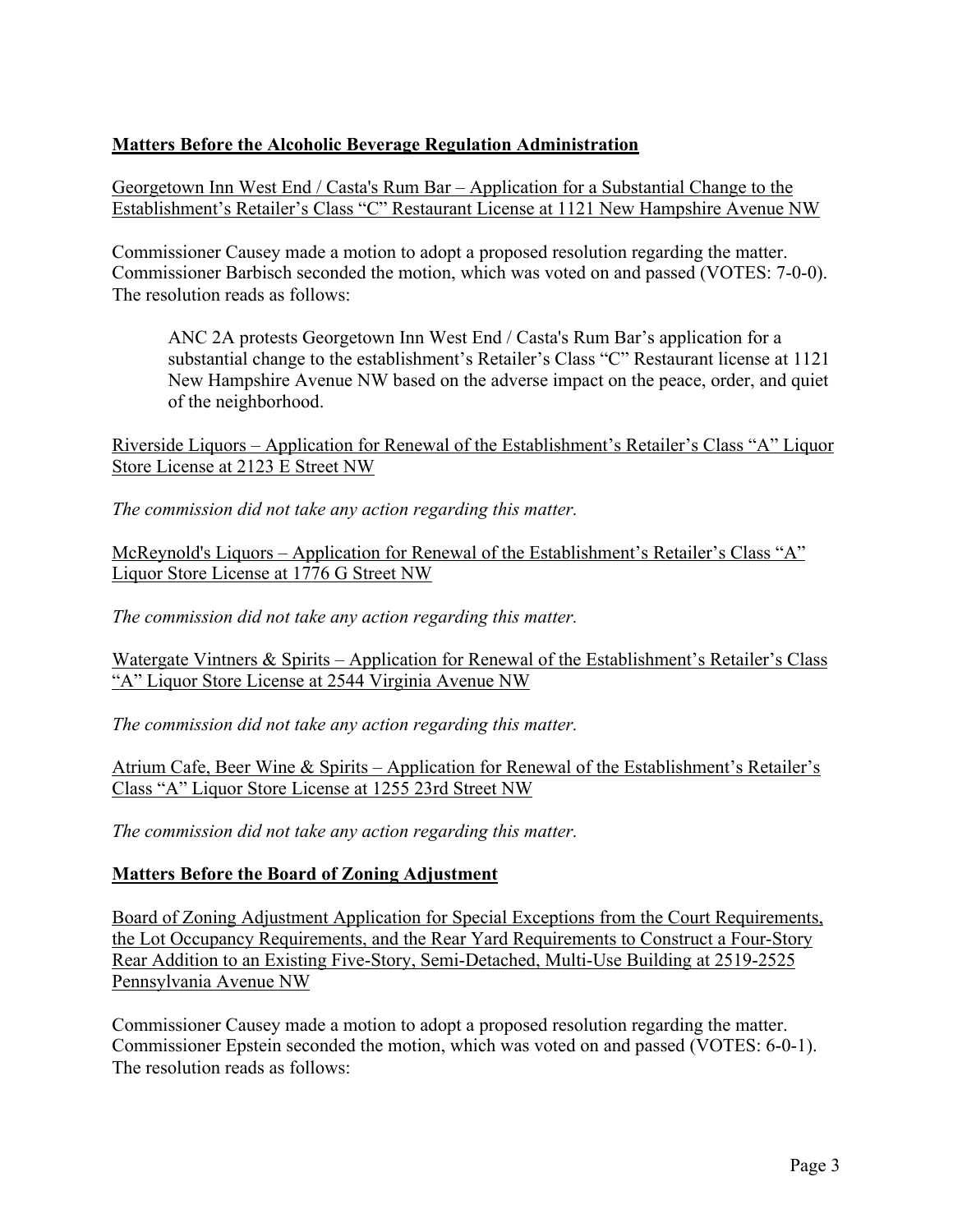ANC 2A supports the Board of Zoning Adjustment application for 2519-2525 Pennsylvania Avenue NW.

# **Matters Before the Public Space Committee**

Public Space Application by MRP Realty for Streetscape Improvements, Including Paving, Expanding Tree Planting Areas, Relocating Bollards, and Installing Fixed Furniture, at 2000 Pennsylvania Avenue NW

Commissioner Causey made a motion to adopt a proposed resolution regarding the matter. Commissioner Friend seconded the motion, which was voted on and passed (VOTES: 7-0-0). The resolution reads as follows:

ANC 2A supports MRP Realty's public space application for streetscape improvements at 2000 Pennsylvania Avenue NW.

Public Space Application by the Federal Reserve Board for Streetscape Improvements, Including Paving, Installing Bike Racks, and landscaping, at 1951 Constitution Avenue NW and 2000 Constitution Avenue NW

Chair Epstein made a motion to adopt a proposed resolution regarding the matter. Commissioner Omictin seconded the motion, which was voted on and passed (VOTES: 7-0-0). The resolution reads as follows:

ANC 2A supports the Federal Reserve Board's public space application for streetscape improvements at 1951 Constitution Avenue NW and 2000 Constitution Avenue NW.

Public Space Application by the Federal Highway Administration for Roadway Improvements, Including Paving, Installation of Signage, and Landscaping, to the Rock Creek Parkway and Rock Creek Park Trail

Chair Epstein made a motion to adopt a proposed resolution regarding the matter. Commissioner Barbisch seconded the motion, which was voted on and passed (VOTES: 7-0-0). The resolution reads as follows:

ANC 2A supports the Federal Highway Administration's public space application for roadway improvements to Rock Creek Parkway and the Rock Creek Park Trail.

## **Matters Before the Mayor's Office and the DC Council**

Consideration of a Resolution Regarding the Department of Employment Services' Budget **Priorities** 

Commissioner Patel made a motion to adopt a proposed resolution regarding the matter. Commissioner Causey seconded the motion, which was voted on and passed (VOTES: 7-0-0). The resolution reads as follows: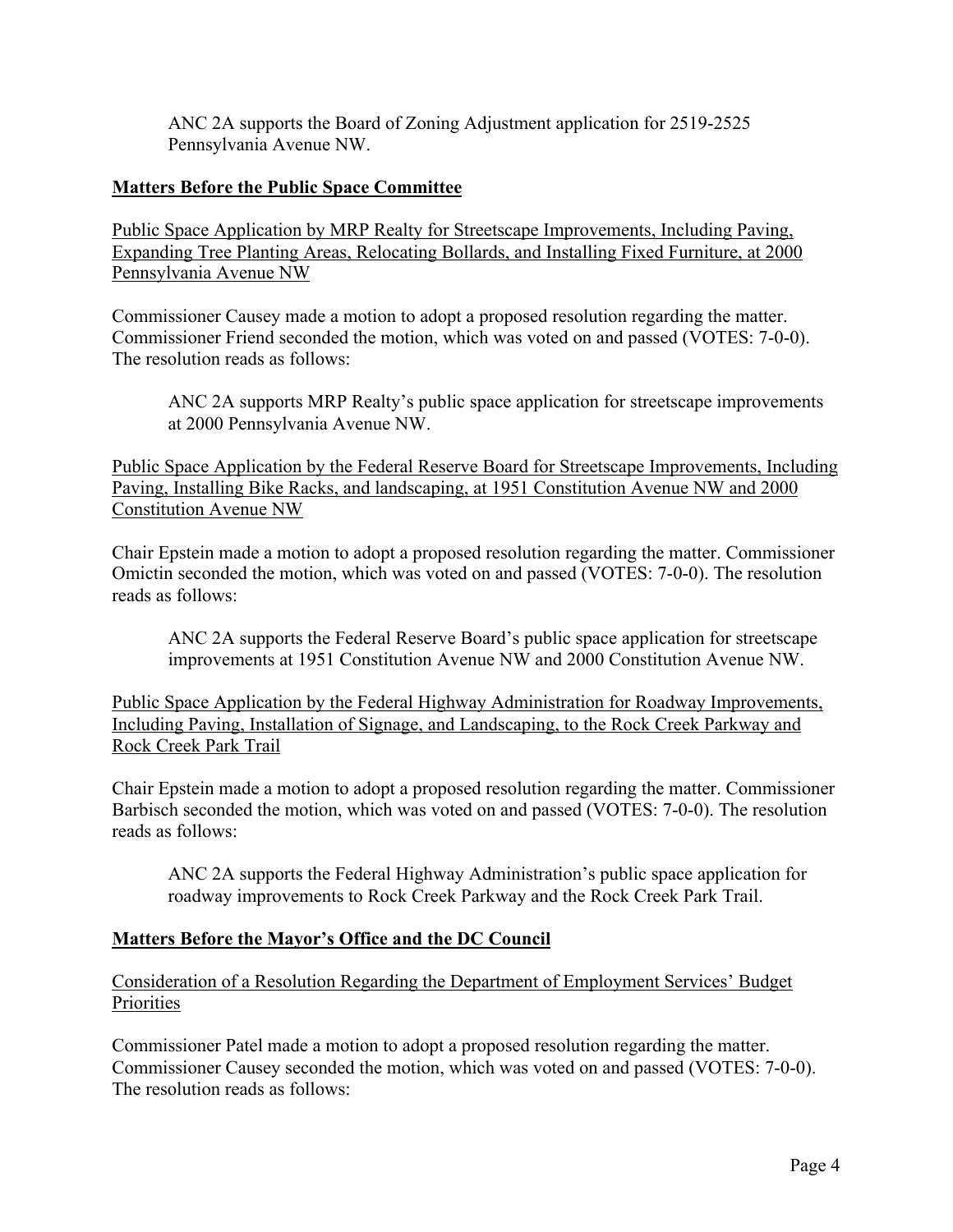WHEREAS, in May of 2020, ANC 2A voted 7-0-0 in favor of prioritizing FY 2021 budget funds to update the Department of Employment Services' (DOES) antiquated IT infrastructure,

WHEREAS, as a result of the coronavirus pandemic, new unemployment insurance (UI) claims in the District of Columbia, as of May 14, 2021, have reached an unprecedented level, with 201,430 new claims,

WHEREAS, DOES needs to immediately prioritize the backlog of 13,000 unemployment claimants who had their benefits interrupted when DOES adjusted for the America Rescue Plan,

WHEREAS, these challenges are due to some of the following reasons:

- lack of properly trained DOES staff,
- incorrect and conflicting information by DOES staff, and
- outdated IT structure,

WHEREAS, 1 in 5 unemployment insurance claimants have had their benefits interrupted since March of 2021 with no resolution as of today,

WHEREAS, DOES still has several thousand claimants who have not received back UI claims when their benefits were interrupted in September of 2020 when claimants were transitioned to Pandemic Emergency Unemployment Compensation due to having combined wages from working in neighboring states in the tri-state region, and

WHEREAS, DOES should match in scale their response to the urgency that this crisis has inflicted upon claimants with regards to food and housing insecurity.

THEREFORE, BE IT RESOLVED that ANC 2A urgently encourages the DC Council's Committee on Labor and Workforce Development to allocate funding for the modernization of the DOES unemployment insurance system and comprehensive training for all staff.

BE IT FURTHER RESOLVED that ANC 2A urges the DC Council to introduce legislation to cut through the red tape so that thousands of unemployment insurance claimants may receive their direly needed funds.

## Consideration of a Resolution Regarding the DC Police Reform Commission's 2021 Report

Chair Epstein made a motion to adopt a proposed resolution regarding the matter. Commissioner Causey seconded the motion, which was voted on and passed (VOTES: 7-0-0). The resolution reads as follows:

WHEREAS, in June of 2020, ANC 2A voted 5-0-2 in favor of reallocating FY 2021 budget funds from the Metropolitan Police Department (MPD) to social programs,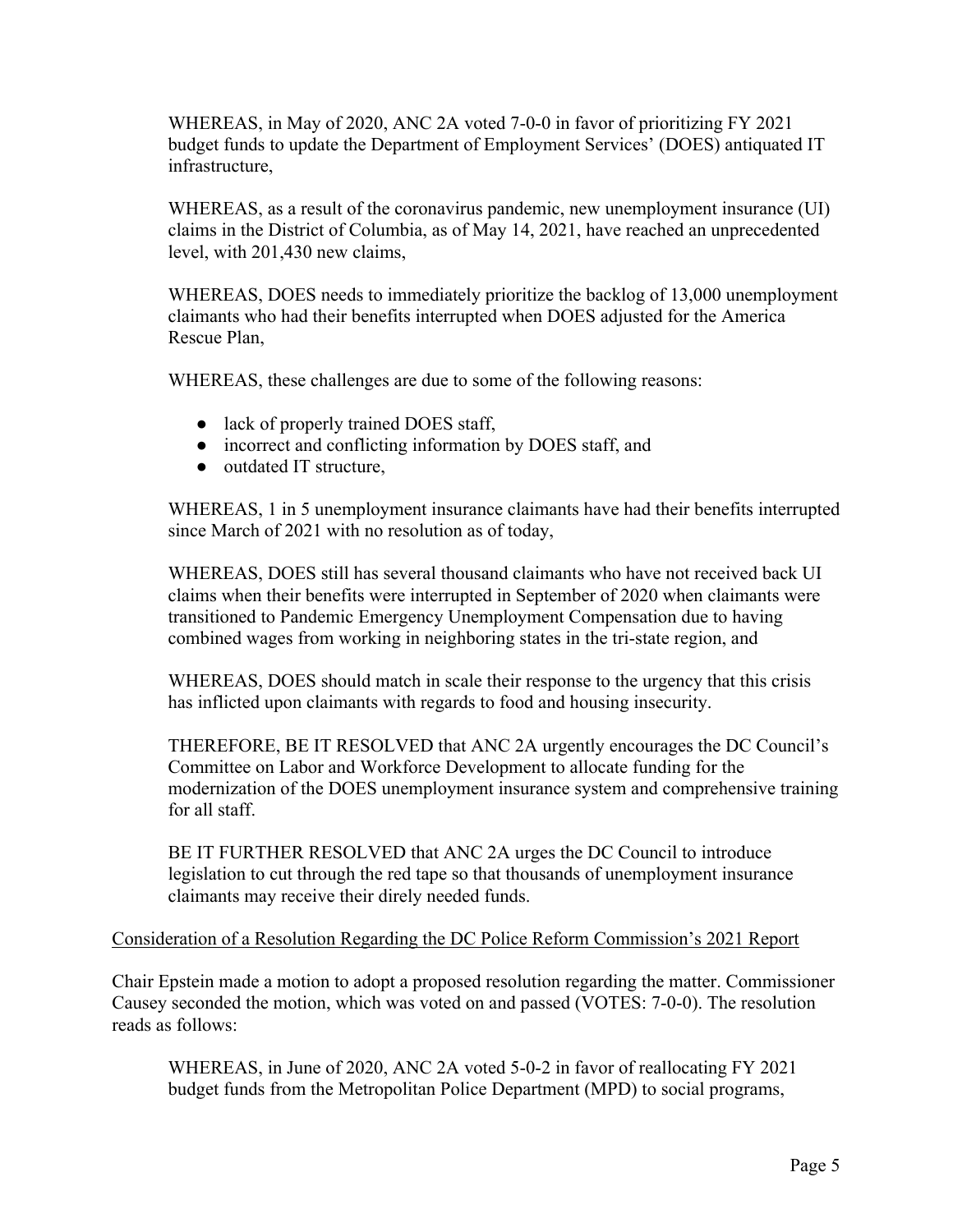WHEREAS, as a result of the protests in the summer of 2020 over the murders of George Floyd, Breonna Taylor, and numerous others, the DC Council held hearings regarding MPD which elicited 16,000 witness statements,

WHEREAS, in July of 2020, the DC Council passed the "Comprehensive Policing and Justice Reform Second Emergency Amendment Act of 2020", which established the DC Police Reform Commission (the Commission) to "re-envision" policing,

WHEREAS, the Commission would create a report that, while not exhaustive, served as a road map that would outline specific recommendations that are grounded and would not be classified as "quick fixes" but would shift the District's approach to public safety,

WHEREAS, the Commission outlined 90 recommendations with multiple sub-parts within eight specific sections,

WHEREAS, the Commission's recommendations outlined for Section I: "Meeting Crisis with Specialized Skill and Compassion" should be accepted as outlined,

WHEREAS, the Commission's recommendations outlined for Section II: "Strengthening the Safety Net and Decriminalizing Poverty" should be accepted as outlined,

WHEREAS, the Commission's recommendations outlined for Section V: "Embracing a Harm-Reduction Approach to Policing" should be accepted as outlined, and

WHEREAS, the Commission's recommendations outlined for Section VIII: "Holding Police Accountable" should be accepted as outlined.

THEREFORE, BE IT RESOLVED that ANC 2A urgently encourages the DC Council's Committee of the Whole and Committee on the Judiciary and Public Safety to redirect funding from MPD to IT infrastructure upgrades and to various DC agencies to better serve the public and properly address the crises vulnerable communities face.

BE IT FURTHER RESOLVED that ANC 2A urges the DC Council to fund and make permanent the specific recommendations amplified in this resolution.

## **Adjournment**

Chair Epstein adjourned the meeting at 11:22 pm.